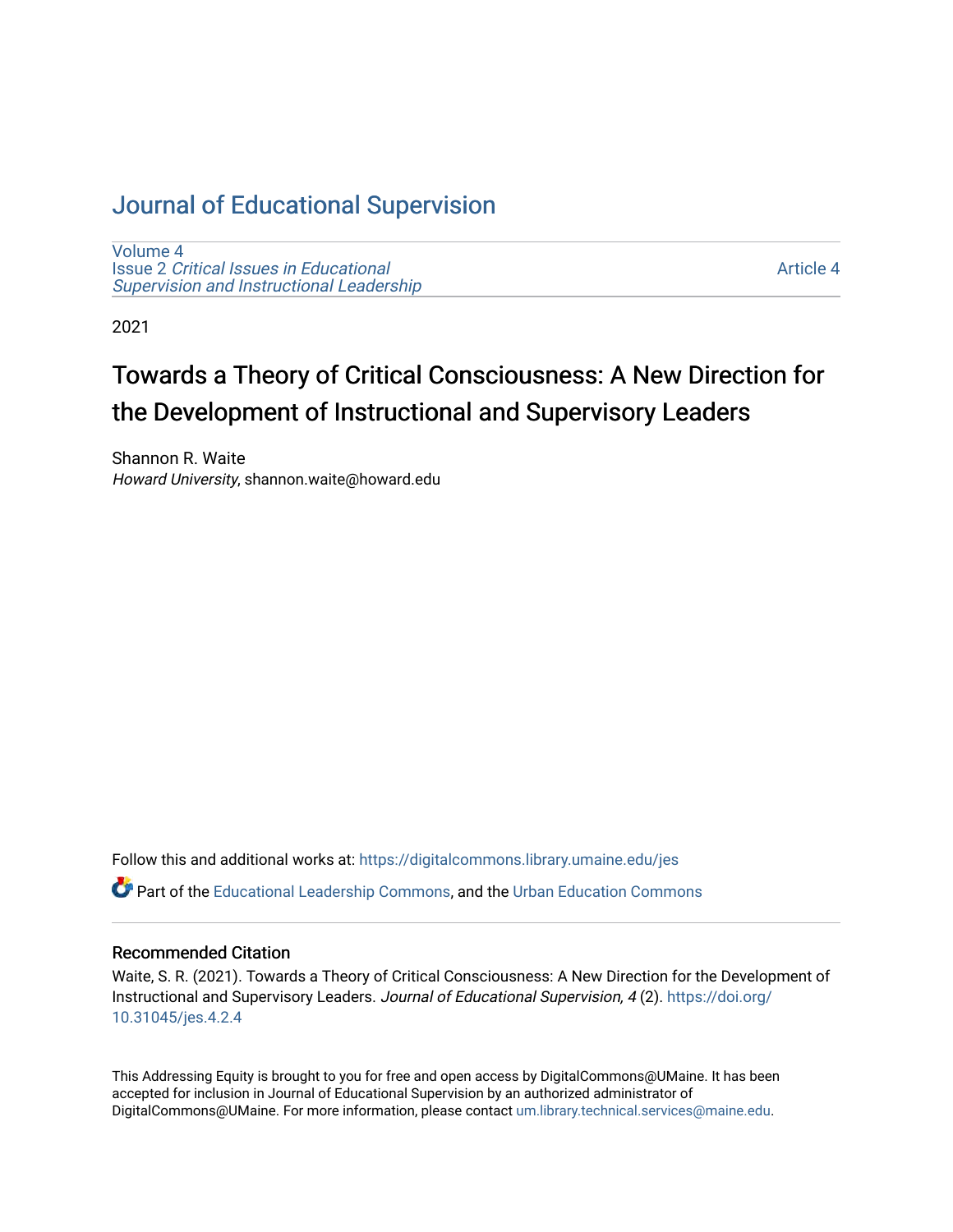# **Towards a Theory of Critical Consciousness: A New Direction for the Development of Instructional and Supervisory Leaders**

Journal of Educational Supervision  $65 - 79$ Volume 4, Issue 2, 2021 DOI: <https://doi.org/10.31045/jes.4.2.4> <https://digitalcommons.library.umaine.edu/jes/>

## **Shannon R. Waite<sup>1</sup>**

#### **Abstract**

COVID-19 and the demand for racial justice caused the dark underbelly of white supremacy to be laid bare during 2020. These events call for a reexamination of the ontological and epistemological frameworks in academe and specifically within the field of educational leadership. The legacy of white supremacist ideology prevails as the existing and accepted ontological and epistemological perspectives of history offered in PreK-12 through postsecondary education. The political, economic, and social context highlights the need for instructional and supervisory leaders to be culturally responsive school leaders. This requires that programs preparing these leaders must grapple with and problematize the existing narratives purported in PreK-12 and post-secondary education; and recognize that racism, implicit bias, discrimination, and anti-Blackness are foundational issues in the field. Reimagining preparation programs by incorporating critical theories and liberatory praxis to support the development of culturally responsive instructional and supervisory leaders is imperative.

#### **Keywords**

educational leadership; Critical Race Theory; leadership preparation programs; instructional leadership; supervision; anti-Blackness in education; anti-racism

**Corresponding Author:** Shannon R. Waite (Educational Leadership and Policy Studies, Howard University, ASA Rm 219, Washington, DC, USA)

email: shannon.waite@howard.edu

<sup>&</sup>lt;sup>1</sup> Howard University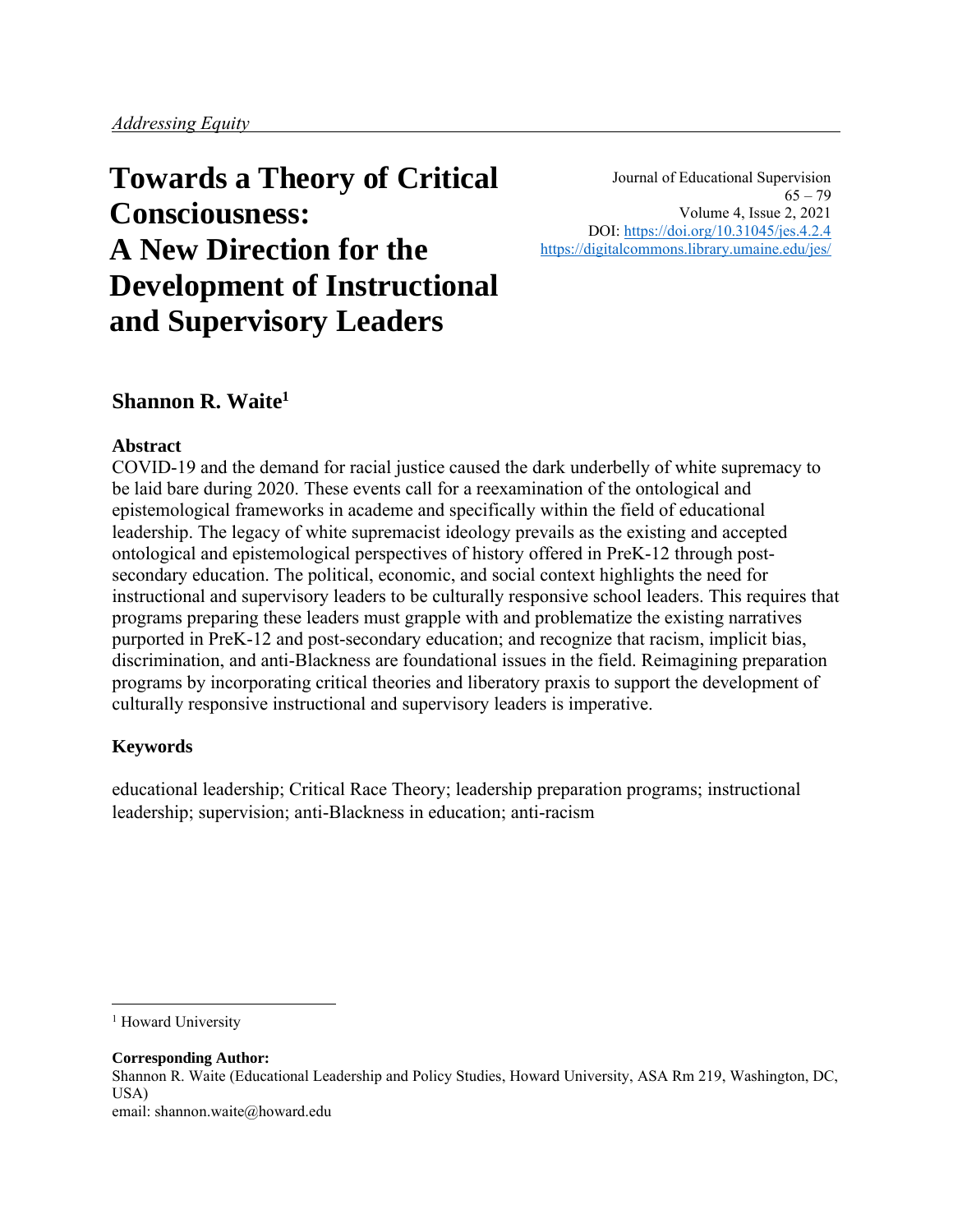#### **Introduction**

#### **The Need for Critically Conscious Instructional and Supervisory Leaders**

The COVID-19 pandemic and the demand for racial justice and the humanization of Black, Indigenous, Latinx, Asian American, Native Hawaiian, and Pacific Islander communities caused the dark underbelly of white supremacy to be laid bare during 2020. These events call for a reexamination of the ontological and epistemological frameworks in academe and specifically within the field of educational leadership. To date, the accepted ontology validating the field of education is anchored in a global white supremacist, Eurocentric, anti-Black, ahistorical, singlestory narrative of a Western dominance (Mills, 1997; see also Dumas & ross, 2016; Fields, 1982). To sustain and ensure the maintenance of this narrative, the accepted epistemologies within the field of education are constructed to deem any critique threatening the legitimacy of this story by challenging the validity of both the critique and the individual or entity questioning the structure.

Within education, the legacy of white supremacy has shape-shifted starting with laws making it illegal for enslaved Africans to be educated, creating schools to indoctrinate Indigenous communities via Indian Residential Schools or Native American Boarding Schools and creating segregated schools for Chinese children in California (Asia Society, 2021; Little, 2018). After slavery ended, it shape-shifted into Black codes, Jim Crow, and for the last 40-50 years towards the deficit narrative 'achievement gap' which persists to plague Black and Brown communities. However, national, and international data indicate that the United States, collectively, lags other advanced and industrial nations (Camera, 2019). White children are being outperformed by some Asian children. The unintended consequence(s) of white supremacy also impacts White communities as the hierarchy of whiteness established an intra-racial caste system reinforcing a system of tiered privilege (Isenberg, 2016; Mills, 1997).

Within the field of education, the role of instructional and supervisory leaders (ISLs) has evolved as ISLs are no longer limited to the past school of thought, which restricted their role to that of the school building administrator and the executor of managerial tasks (Murphy, 2003). Currently, ISLs are required to be the chief instructional leaders and high-level visionaries that support faculty and staff in accomplishing the mission of the school, providing adequate and appropriate support for teachers and students, cultivating, and developing positive school climate and culture, being shrewd fiscal and budget managers, and the leading thought partner for parents and the broader community. The current political and social climate demands that national organizations, which grant accreditation, and state departments of education, which credential graduates from educational leadership preparation programs, shift their approach. It is my position that the current state of education in the nation requires an innovative approach to the preparation of ISLs; with a specific focus on developing program graduates to be actively anti-racist, critically conscious, culturally responsive ISLs.

Education is ahistorical, uncritical, and inherently racist. The legacy of white supremacist ideology prevails throughout the existing and accepted ontological and epistemological perspectives of history offered in PreK-12 through post-secondary education. To prepare ISLs to be effective, programs must grapple with and problematize the existing narratives purported in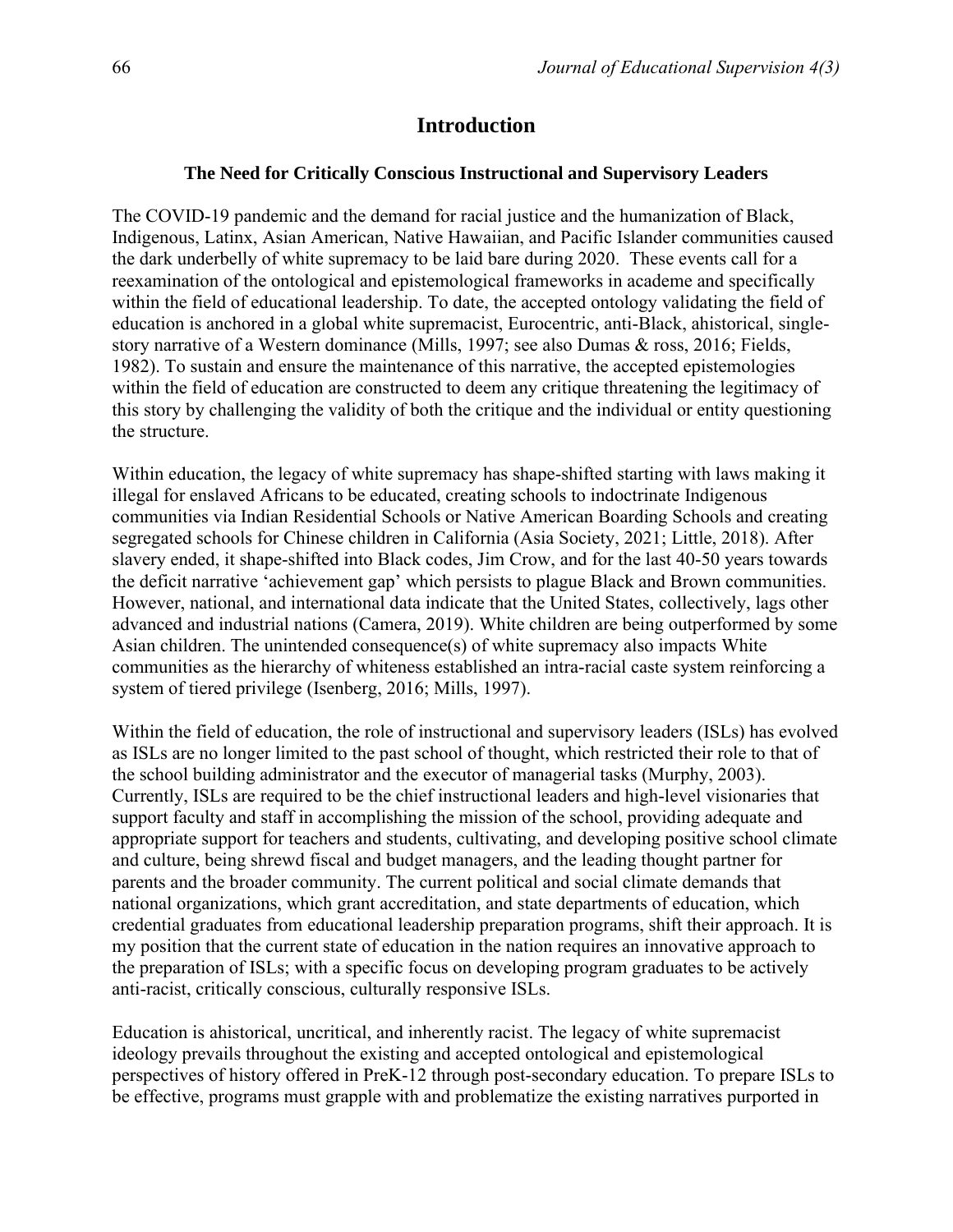PreK-12 and post-secondary education. This is necessary because racism, implicit bias, discrimination, and anti-Blackness are foundational issues within education. Critical theories such as Critical Race Theory coupled with liberatory practices should be explored as a vehicle to help develop actively anti-racist, critically conscious, culturally responsive ISLs.

The impact of the COVID-19 pandemic combined with the political and social unrest call for reimagining the programs charged with preparing ISLs to help them become culturally responsive school leaders (CRSLs). This shift is necessary as Black, Latinx, Indigenous, People of Color, and historically excluded communities broadly are demanding the end of federal, state, and local municipal sanctioned violence against Black bodies. The position of this paper is that ISLs report feeling ill-prepared to navigate challenges around cultural and racial tensions because curriculum within preparation programs is ahistorical and taught through an uncritical lens (Johnston & Young, 2019; Khalifa et al., 2016). I also assert that this shift requires an adaptive, critical approach which begins by developing SLs capacity to become critically conscious educational leaders.

## **Literature Review**

In 1997 Charles M. Mills published *The Racial Contract*, which challenged the accuracy of history globally. Mills (1997) asserted that there was "...a global theoretical framework for situating discussions of race and white racism, and thereby challenging the assumptions of white political philosophy" (p. 2). Mills challenged accepted social, political, and economic theories and articulated a clear, concise counternarrative against the dominant narratives on social and contract theories in society. Building upon and extending Pateman's (1988) school of thought in *The Sexual Contract*, Mills (1997) proffered the existence of a global "racial contract" anchored in a global white supremacist power structure. He interrogated the accuracy and validity of the global historical narrative used to articulate the existing dominant narrative. Mills asserted that this contract "…is political, moral, and epistemological; the Racial Contract is real, and economically, in determining who gets what, the Racial Contract is an exploitation contract" (p. 9). He orients his argument by assailing the foundation of globally accepted standards of epistemology:

The establishment of society thus implies the denial that a society already existed; the creation of society requires the intervention of white men, who are thereby positioned as already sociopolitical beings. White men who are (definitionally) already part of society encounter nonwhites who are not, who are "savage" residents of a state of nature characterized in terms of wilderness, jungle, wasteland. These white men bring partially into society as subordinate citizens or exclude on reservations or deny the existence of or exterminate. In the colonial case, admittedly preexisting but (for one reason or another) deficient societies (decadent, stagnant, corrupt) are taken over and run for the "benefit" of the nonwhite natives, who are deemed childlike, incapable of self-rule and handling their own affairs, and thus appropriately wards of the state. (p. 13).

The erasure of Africa's contributions: the continent, its countries, and its people frame the white supremacist, patriarchal, heteronormative, and hegemonic ideologies designed, developed, and purported as the ontological and epistemological frameworks in society (Waite, 2021a). These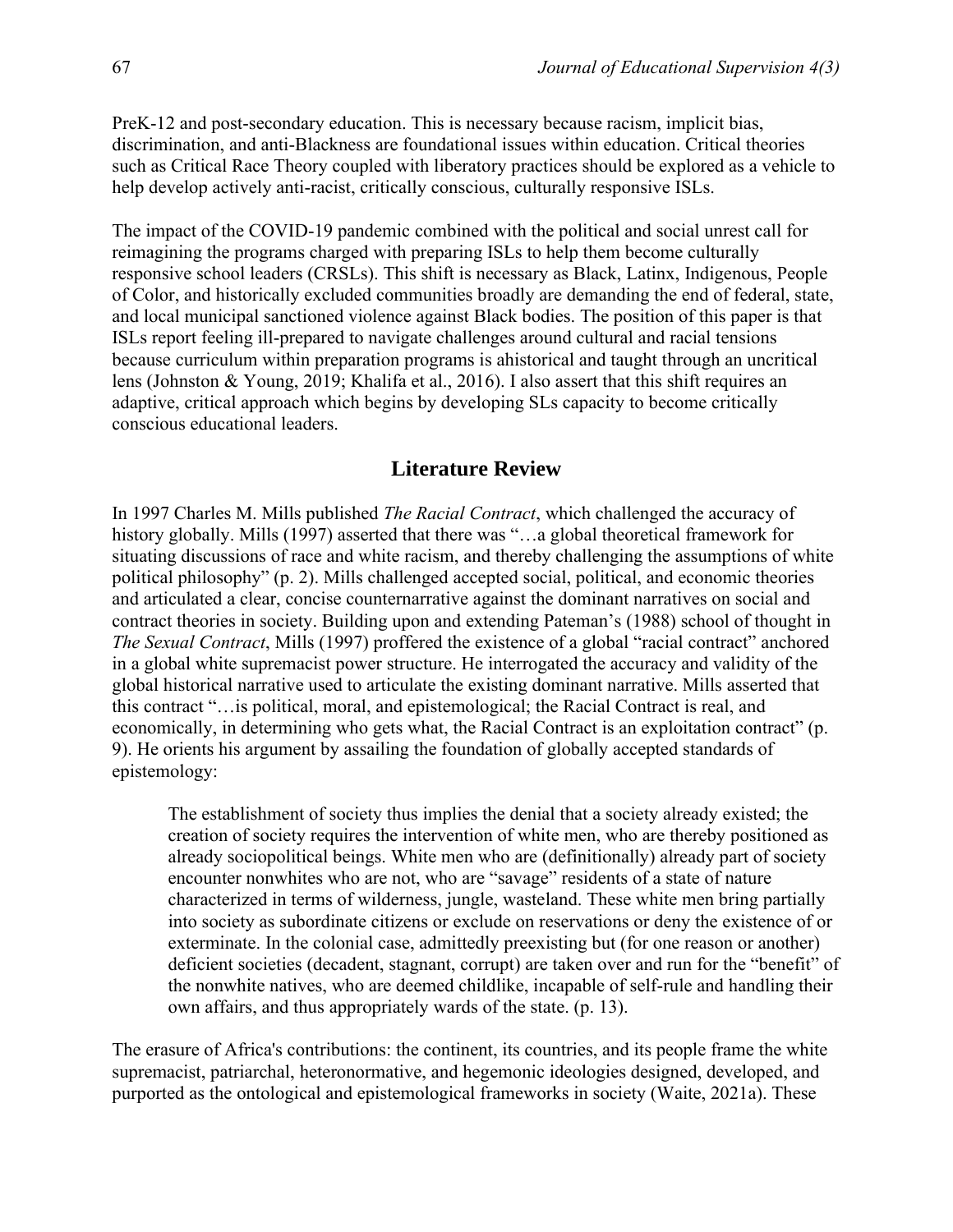perspectives, flawed, faulty, and false, are cornerstones in education and disseminated in Prek-12 education today. The global commitment to white supremacist ideology as the orientation or mark of developing civilized societies has been utilized to construct hegemonic caste systems and hierarchies for centuries (Fields, 1982; Freire, 2000). These ideologies have been weaponized to subjugate countries and people physically, mentally, and financially throughout history (Anderson, 2016; Mills, 1997). The consistent theme that has prevailed is that White men are the originators of ideas and are the standard-bearers, and validators, who dictate what is and is not legitimate. This is the prevailing ontology in academe today and continues to persist in PreK-12 because teachers and ISLs at the building and district levels are educated to maintain the racial contract in schools, ergo, in communities throughout the United States (Leonardo, 2009; Wilder, 2013).

#### **The Construction of the Ideology of Race in America**

Barbara Fields (1982) dismantled the constructs of race and racism based on race in *The Ideology of Race in American History*. She proffered that race is a social construct born out of the need to create an economic caste system based on race.

As Christopher Lasch pointed out many years ago, the idea of the Negro took time to become distinct "from related concepts of nationality and religion-from the concepts of African, heathen, and savage." It was, he argued, "at the very point in time when large numbers of men and women were beginning to question the moral legitimacy of slavery" that the idea of race came into its own (1982, p. 152).

Dr. Fields boldly asserts this argument based on historical context that is difficult to refute. Her assessment aligns with sentiments expressed by Douglass (1849), Du Bois (2003), and Woodson (1933), about the false, archaic, and immensely flawed arguments regarding the antecedents of slavery as well as the enslaved Africans relegated into a race-based economic caste system in America. Anti-Black narratives persist in education largely because of the origin story of the enslaved Africans who were brought to America in the  $17<sup>th</sup>$  century. These deficit narratives were constructed, weaponized, and perpetuated about the enslaved Africans back then and they continue to serve as the foundation for the prevailing narratives about Black students today.

Ahistorical narratives about history continue to persist in education. History books continue to reference the enslaved Africans that survived the middle passage as 'slaves' which communicates a negative connotation about them intimating that their humanity is subjective. Black children, all children really, continue to learn that the orientation of Black people in this country was in subjugated bondage. Just like the textbooks continue to perpetuate a White settler colonial narrative eviscerating the history, culture, and contributions of the Indigenous communities that inhabited this land long before 1492. However, today, in schools, children continue to learn about the conquests of Spain and other European countries without hearing about the impact of colonization on the colonized.

In 2021, history textbooks continue to teach school aged children that 'all men were created equal and endowed with God given rights to life, liberty and the pursuit of happiness'. Black, as well as communities of color and historically excluded communities, live under the threat of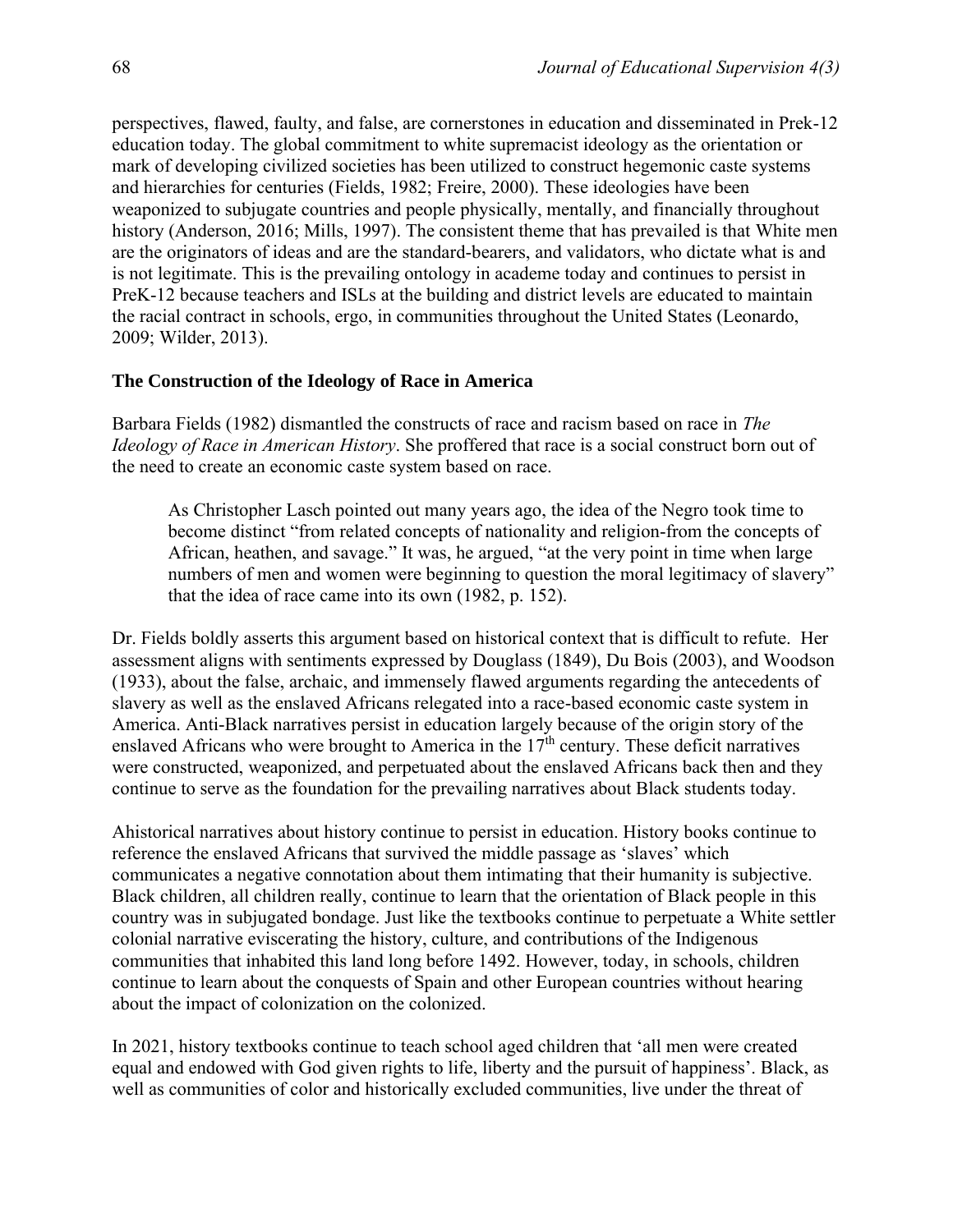state-sanctioned murder with impunity, as history has taught us. History should be taught from a critical perspective because it offers robust and rich opportunities for students to learn about the tragic aspects of our history in the hopes that they will be equipped to interrupt the pathology of white supremacy and disrupt patterns and cycles of oppression. All people are not free in America and the myth of meritocracy as a universal aspirational value that is applied evenly to everyone is a misnomer, at best. The founding fathers were not talking about all men; they meant White, cisgender, heteronormative, wealthy, landowning men, like themselves (Waite, 2021a).

Yet, meritocracy, equality, tolerance, and colorblindness are still taught as crucial American values in education. These narratives are taught in PreK-12 education today as standard 'American values' and anchor the ontological and epistemological bedrock of education (Anderson, 2016; Wilder, 2013). These narratives are presented as "norms" that are prevalent in dominant society throughout the world and are foundations for racist and anti-Black ideology in the US (Dumas  $&$  ross, 2016). Shifting the field of education will take a tremendous and collective effort from various stakeholders; families, teachers, ISLs, preparation program faculty, researchers, etc. To accomplish the goal of disrupting the aforementioned narratives in education, all ISL preparation programs must make the appropriate investments in order for their graduates to be equipped to disrupt and dismantle systems of inequity; this calls for a theory of critical consciousness and a new direction for developing ISLs.

#### **Using Critical Theories and Liberatory Praxis to develop ISLs**

At its heart, inclusive teaching as liberatory praxis is about fostering students' learning and nurturing their freedom. It partly entails affirming every student's humanity in ways that: demonstrate care, resist bigotry, acknowledge and counter structural inequalities, promote critical thinking, and make learning enjoyable and socially and culturally relevant. It further involves teachers upholding high learning expectations of all students (Andrews, et al., 2017; Ladson-Billings, 2000; Rojas & Liou, 2017), recognizing the political nature of teaching (Bartolomé, 1994; Freire, 2000; Gutiérrez, 2013; hooks, 1994; Nayler & Keddie, 2007), and striving to advance students on a path to self-determination (Wilson et al., 2019, p. 6).

Liberatory praxis undergirds pedagogy; it centers the goal and shifts the educational philosophy in classrooms, schools, and districts. Educating students for the purposes of their liberation is different from improving student achievement, which is what accrediting organizations and preparation programs identify as goals for the ISLs they prepare (National Policy Board for Educational Administration, 2011). Liberatory praxis accepts that teaching is a political act and rejects the position that it is politically neutral (Pitsoe & Mahlangu, 2014; Freire, 2000). Liberatory praxis centers the act of liberation requiring examination, interrogation, and exploration of the dynamics, constructs of power, and relationships in education broadly, and specifically, within schools. Integrating liberatory praxis is a necessary step in reimagining preparation programs for ISLs.

Liberatory praxis must be linked to critical theory; one cannot truly become awakened or aware of their status as oppressed without examining the conditions surrounding said oppression. Critical theory provides the lens through which individuals may challenge the dominant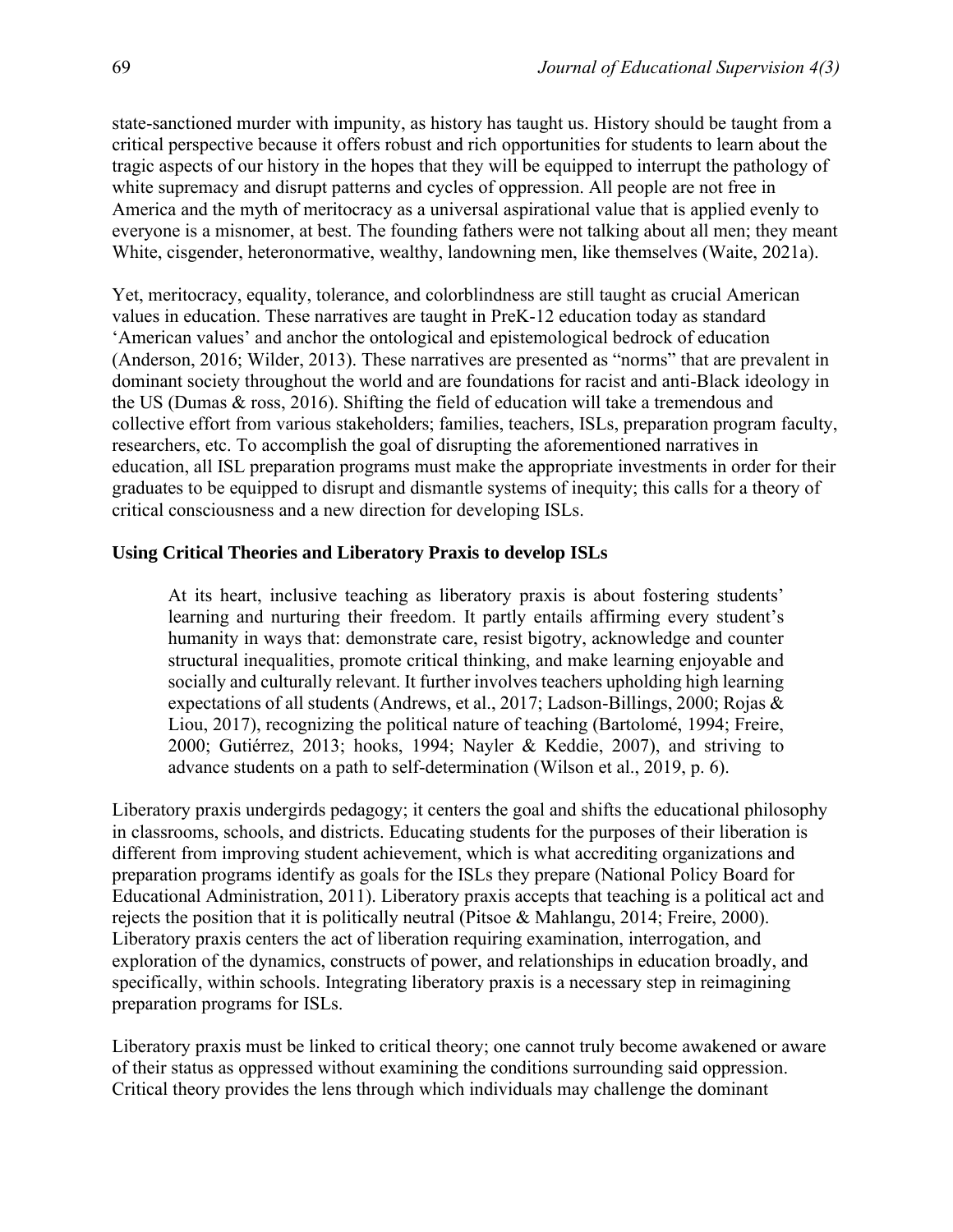narrative. The use of critical theories and liberatory praxis is well documented in the literature (Ladson-Billings, 2000; King, 1991; Wilson et al., 2019). Using critical theories such as Critical Race Theory (CRT), LatCrit, DisCrit, Mattering, Sense of Belonging, Opportunity Gap, Racial and Social Justice, and Asset-Based Pedagogies assists in the liberation process by providing a different lens to examine persisting problems of inequity for historically oppressed populations. CRT offers a critical perspective about the inherent racism in education that is longstanding throughout history (Baldwin 1963; Bell, 1992; Douglass & Garrison, 1849; Du Bois, 2003; Woodson, 1933).

Utilizing CRT as a framework allows for critical examination and thoughtful exploration about the systems and structures in place that sustain failure and maintain barriers to equitable access to education. When ISLs are empowered to honestly examine their role in sustaining inequity in schools, positive and transformative change can occur (Fahey et al., 2019). Preparation programs have a moral and ethical obligation to consider reimagining both existing programs and curriculum as they contribute to this growing crisis by endorsing program graduates for licensure that may be ill-equipped to lead the work of liberation (Johnston & Young, 2019; Rogers  $\&$ Tienken, 2020).

The lack of critical theory within programs preparing ISLs has resulted in students graduating from these programs with their racist views and implicit biases intact. They go on to advance racist and oppressive ideological policies and practices that shape the systems students, families, and school communities must navigate (Kharem, 2006; Leonardo, 2009). As a result of a global deficit of historically accurate context in the field, individuals and organizations responsible for creating standards for preparation programs for ISLs are ill-equipped because they, too, are impacted by the gap in accurate accounts of history. The impact of this historical gap has resulted in the ahistorical, colorblind narrative that is widespread in the field of education. "Historically, the places that we call schools have consistently failed children of color in general—black boys and girls in particular—under the guise of "colorblindness." This reality is confirmed in the opportunity gaps, graduation rates, and school discipline data culled from schools across the nation" (Watson, 2019, p.1). Colorblindness and White settler colonial ideologies help sustain, maintain, and perpetuate racism, classism, entitlement, and elitism in school districts nationwide (Hasson, 2020).

Many ISLs who graduate from preparation programs have not been successful in implementing sustainable, transformative change, in part, because they have not been trained to think critically. They graduate from programs where they have not been challenged to question the dominant narratives within schools and districts or to interrogate how they contribute to sustaining and perpetuating racist and oppressive systems, policies, and practices. (Waite, 2021a). Consequentially, these students graduate woefully underprepared because they were not exposed to theories that might push them towards the development of the skills needed for radical, transformational leadership (Alston, 2005; Shields, 2010). CRSLs are the type of leaders that research indicates significantly influence schools (Khalifa et al, 2016).

Unless ISLs are challenged to do the work required to manifest true equity in schools across the nation, education reform will continue to yield mediocre results no matter how much money federal, state, and local governments funnel into systems. Preparation programs for teachers and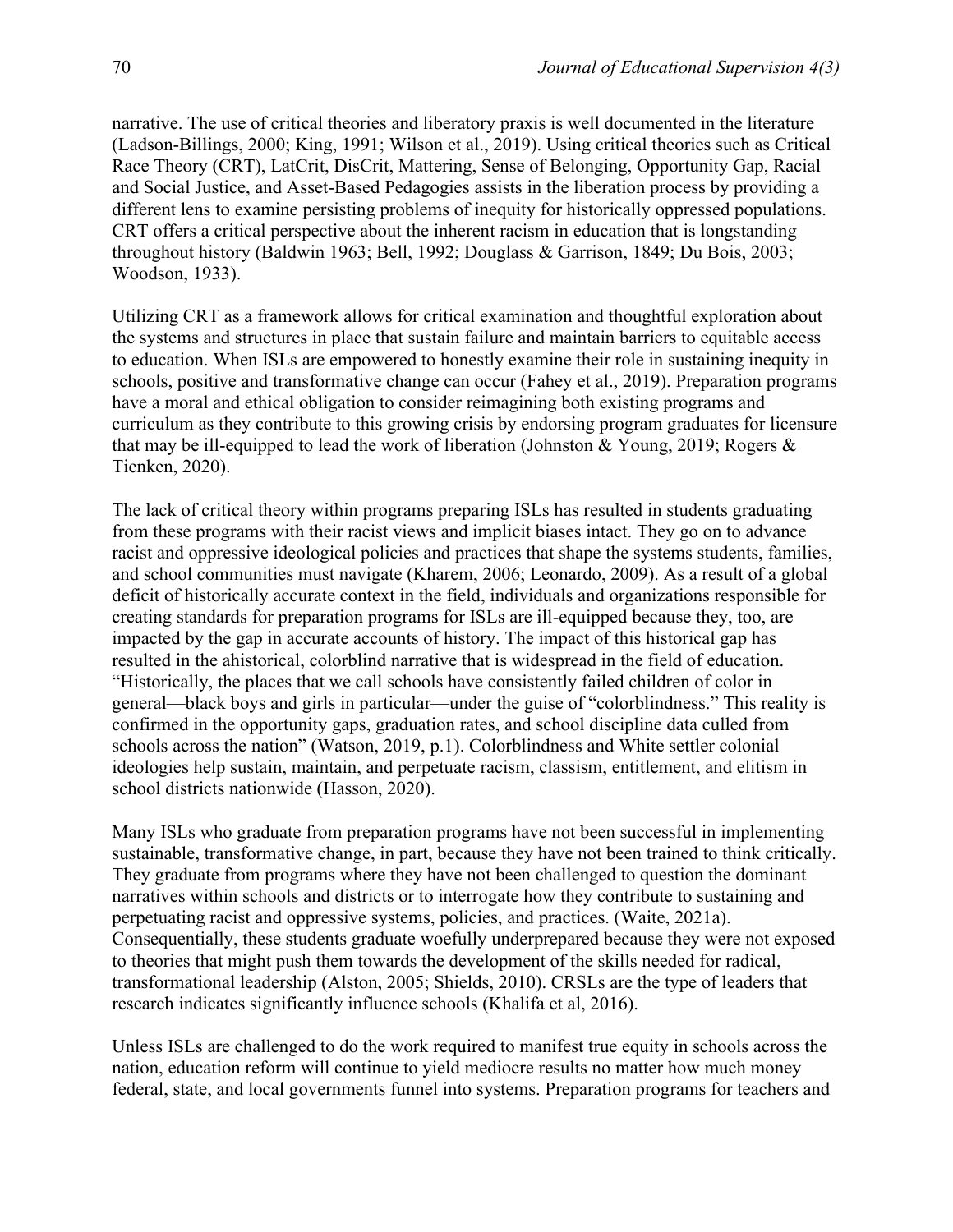ISLs alike must intentionally design programs to challenge the dominant narrative. This means preparation program faculty must interrogate the racism and white supremacy that is intricately woven into the fabric of education. Until this happens, no reforms or initiatives will be successful, and graduates from these programs will continue to be ill-equipped to become the transformative leaders needed in schools and districts across the nation.

It is critical and necessary to disrupt the pathology of whiteness and white supremacy, specifically, in preparation programs producing ISLs. These programs should use critical theory to counter the ahistorical and uncritical narratives propagated in PreK-12 education. Teachers and ISLs in school buildings and district offices are gatekeepers and have an immense amount of power and influence on shaping the narratives which impact the life trajectories of schoolchildren in this nation. Preparation programs have a moral and ethical obligation to ensure that the ISLs graduating from these programs are prepared and equipped with tools that will truly allow them to be transformative CRSLs (Khalifa et al., 2016; Shields, 2010).

#### **Critical Consciousness and CRSL**

In 1991, Joyce E. King introduced the concept of dysconscious racism to the field as a means of articulating what she described as "an impaired consciousness" in *Dysconscious Racism: Ideology, Identity, and the Miseducation of Teachers*. She highlighted the need for the students she worked with in a course to be introduced to "…the critical perspective that education is not neutral; it can serve various political and cultural interests, including social control, socialization, assimilation, domination, or liberation" (King, 1991, p. 140). She theorized that a means for attending to the issue of dysconsciousness was the strategic and intentional incorporation of liberatory praxis and the development of student's critical consciousness. King (1991) highlighted that "... white students sometimes find such critical, liberatory approaches threatening to their self-concepts and identities…my experience is that most students from economically privileged, culturally homogeneous backgrounds are generally unaware of their intellectual biases and monocultural encapsulation" (p.142). Her assessment was that these students experience this specific challenge she describes as dysconsciousness because of their miseducation over time. She utilized liberatory practices as a part of her teaching praxis to counter the narratives dominating her student's misperceptions.

Freire (2000) discussed the use of liberatory pedagogies, specifically the use of criticality in the development of critical consciousness in those who are oppressed. In *The Pedagogy of the Oppressed* Freire (2000) defined conscientização as "the awakening of critical consciousness" which he proffers could lead "...to the expression of social discontents precisely because these discontents are real components of an oppressive situation" (p.36). He stated that the "awakening" of an individual's consciousness is what leads to their "liberation". His premise is that there are those who are oppressed and are unaware of their status as oppressed. It is through using what Freire refers to as liberatory pedagogies, and critical literacies, specifically, that these individuals may gain awareness of their status. Once aware they can only gain freedom or liberation through struggle.

Freire contextualized his position by centering humanity, humanization, and dehumanization and then laid out a complex and intricate philosophy which anchored his pedagogy of the oppressed.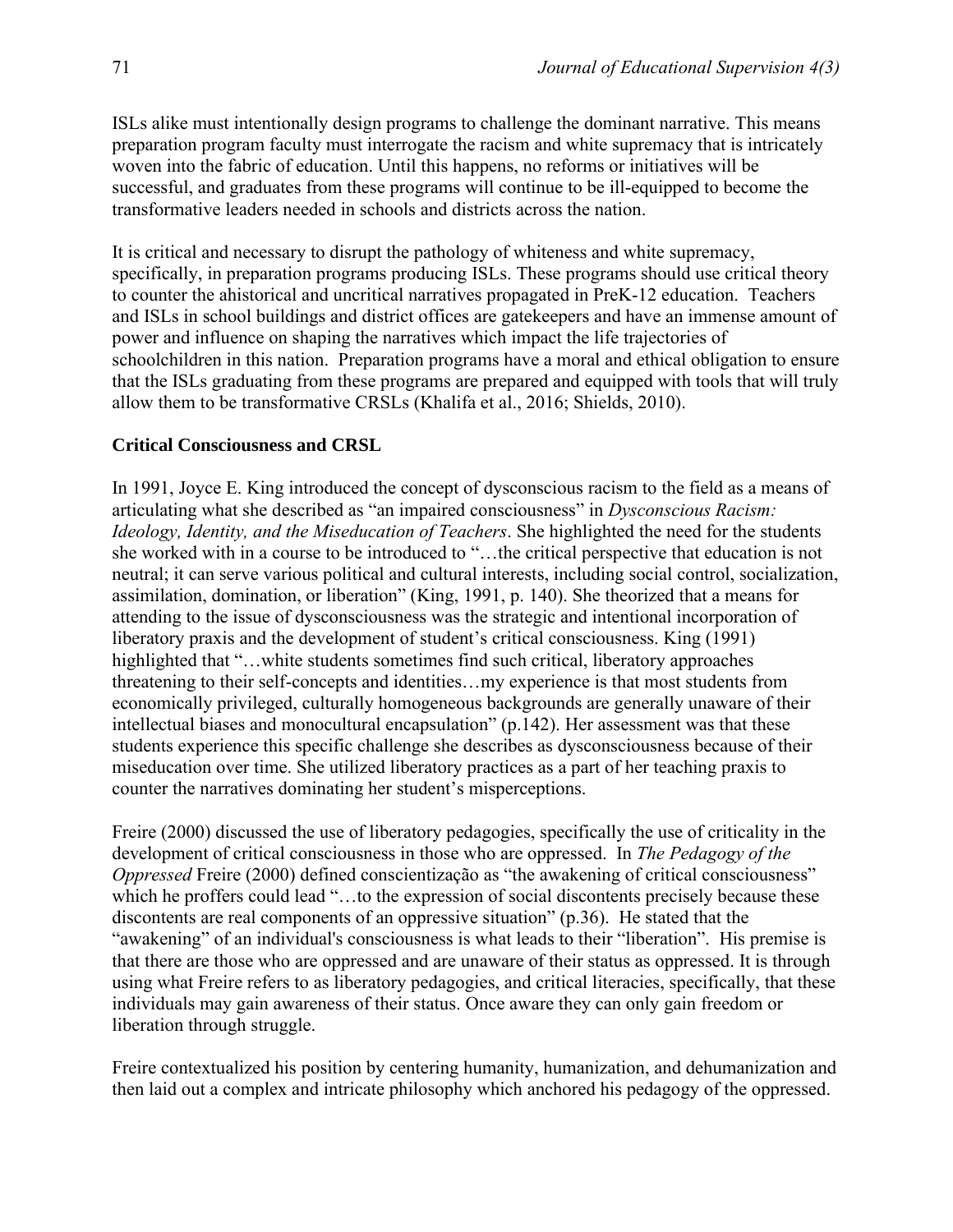He likened the struggle for liberation to "childbirth" and suggested that for both the oppressor and/or the oppressed, this process might afford them the ability to emerge as a "new person" (p. 49). He asserted the following:

In order for the oppressed to be able to wage the struggle for their liberation, they must perceive the reality of oppression not as a closed world from which there is no exit, but as a limiting situation which they can transform. (p. 49)

According to Freire the oppressed must participate in the struggle to liberate themselves and *cannot be liberated from oppression;* "The oppressed can overcome the contradiction in which they are caught only when this perception enlists them in the struggle to free themselves" (p. 49). He described crucial components of the struggle or 'awakening' as a process.

But almost always, during the initial stage of the struggle, the oppressed, instead of striving for liberation, tend themselves to become oppressors, or "sub-oppressors". The very structure of their thought has been conditioned by the contradictions of the concrete, existential situation by which they were shaped. Their ideal is to be men; but for them, to be men is to be oppressors. This is their model of humanity (p. 45).

Developing one's critical consciousness requires the incorporation of liberatory praxis and implementing liberatory practices in education. It is the application of theory to practice that results in education; Freire highlights this to be true in and outside of formal structures of schooling. Education and liberation occur inside and outside the formal classroom setting.

Inside classrooms and school buildings, ISLs are responsible for building culture and climate. A key component of building culture is remembering that culture eats strategy for breakfast (Brown, 2018). To navigate  $21<sup>st</sup>$  century challenges amidst the current state of political, economic, and social events in the country, there is an even greater demand that ISLs are prepared to successfully navigate racial and cultural challenges, gender disparities, discrimination based on ability, SES, and challenges around disproportionality which contribute towards limiting opportunities for students from historically excluded communities in schools. Just as students come to schools and teachers are expected to meet them where they are and provide the appropriate supports and scaffolds to help them realize their full potential, ISLs are expected to provide the appropriate support and professional development to help teachers realize their full potential and positively influence student achievement. If teachers possess deficit perspectives of Black, Indigenous, Latinx, Asian, Native Hawaiian, and Pacific Islander and/or historically excluded or "poor" communities based on *their own* ahistorical, uncritical education, how are ISLs supposed to support them? Those narratives are rooted in a global white supremacist racial construct and sustained through the White settler colonial narrative. These constructs undergird ideologies such as colorblindness, tolerance, and the myth of meritocracy. How are ISLs supposed to help them improve instruction when there may be dysconsciously racist teachers impacting the quality of educational experience in schools daily? More importantly, how are ISLs supposed to help teachers provide a high-quality education if preparation programs do not prepare them adequately to do so?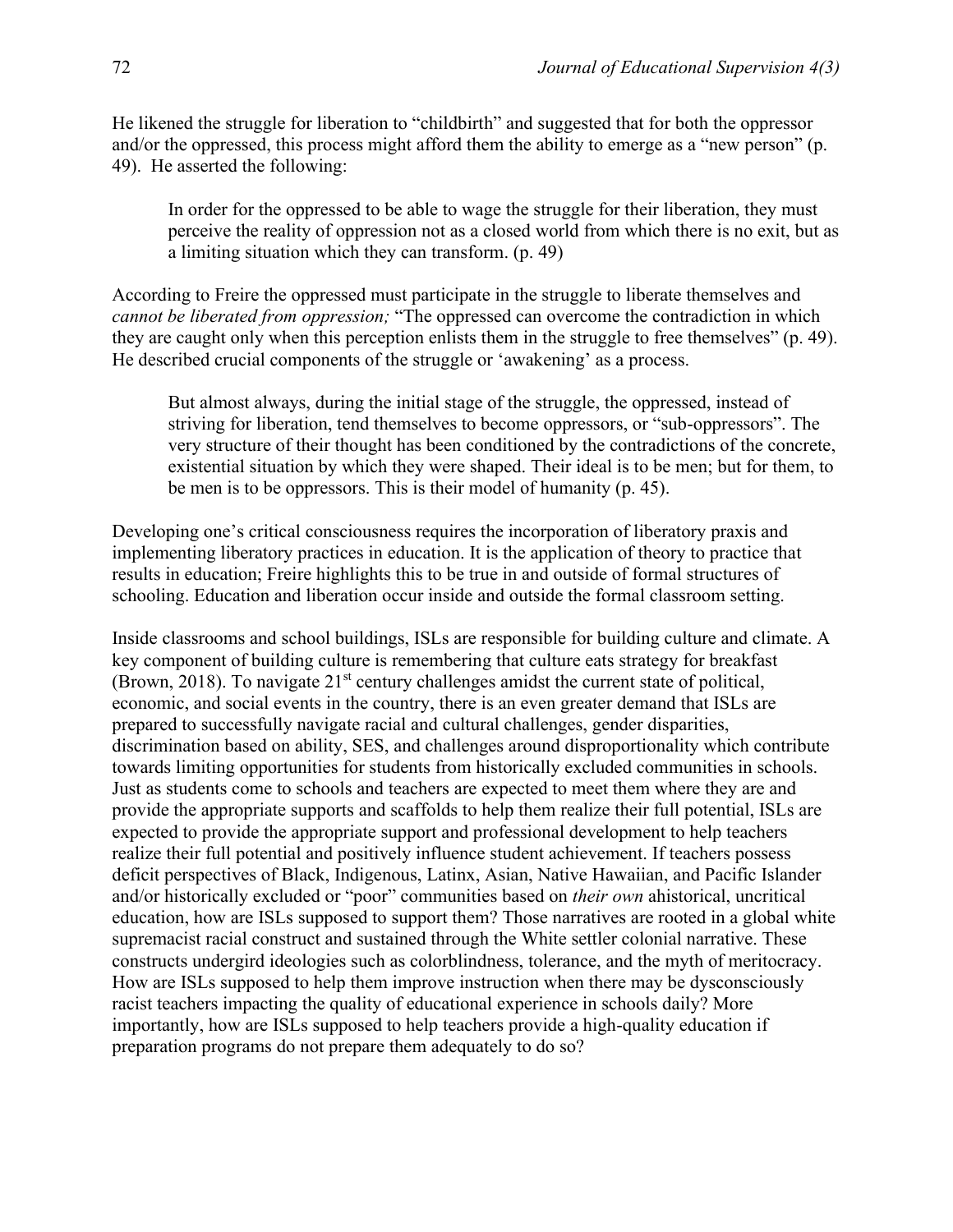Khalifa et al. (2016) examined existing literature and identified four behaviors demonstrative of developing culturally responsive school leadership or CRSL. The four components were critical self-awareness, culturally responsive curricula and teacher preparation, culturally responsive and inclusive school environments, and engaging students and parents in community contexts. The authors highlighted that "critical self-reflection also establishes the foundation for the development of critical consciousness in leadership preparation programs" (Khalifa et al., 2016, p.1285). They further proffered that "scholars have also started to recognize the need for professors of social justice leadership to develop their own critical consciousness before they attempt to impart this knowledge or affect the work of those they train as educational leaders" (p.1285). It is this concept of self-reflection that is key to developing critically conscious educational leaders. Programs designed to prepare ISLs must embed and incorporate CRT and liberatory praxis into course curriculum and programs.

#### **Developing Critically Consciousness ISLs**

It should be noted that it is the position of this paper that educational leadership preparation programs producing ISLs *do not* bear the sole responsibility of developing critical curriculum and equipping the students they graduate to be transformative CRSLs. Instead, it is my position that PreK-12 education needs to be completely overhauled to offer a more thorough, historically accurate, and un-sanitized depiction of the factual, unabashed, and complex history of this country. And until that occurs, it is the responsibility of academe to do so; and ISLs at both the school building and district are the last opportunity to disrupt the ideologies of white supremacy, racism, and otherness. Thus, the responsibility falls on the shoulders of the programs that prepare these leaders*.* 

Additionally, it is important to identify my positionality as a faculty member in an educational leadership preparation program producing ISLs. I am a Black woman who is the mother of two brilliant, beautiful Black girls that attend elementary school in the district where many of the school and/or district level ISLs are my students. This work is of particular importance to me as a mother with children that may attend school in a building where one of my current or former students may teach or lead. I teach and work with the aspiring and current ISLs in my courses as if my children *will* attend school in a building they will lead. This perspective inspires a particular and distinct sense of urgency to ensure that my students begin or extend their personal journey of developing critical consciousness. As a result, I practice what I preach by utilizing critical theories, namely CRT, and incorporating liberatory practices into my teaching to support the development of critical consciousness in my students. The current global crises have exacerbated the need for CRSL; this work was sorely needed prior to both the pandemic and the 2020 #Blacklivesmatter movement ignited by the murders of unarmed Black men and women. What follows is an example of what these practices can look like when incorporated into praxis.

#### **Conceptual Framework**

In *Disrupting Dysconsciousness: Confronting Anti-Blackness in Educational Leadership Preparation Programs*, (Waite, 2021a) I share a tool, RISA (Waite, 2021b), which is a conceptual framework and a liberatory pedagogical tool I use in concert with CRT to support or extend the development of critical consciousness in aspiring and current ISLs. RISA is an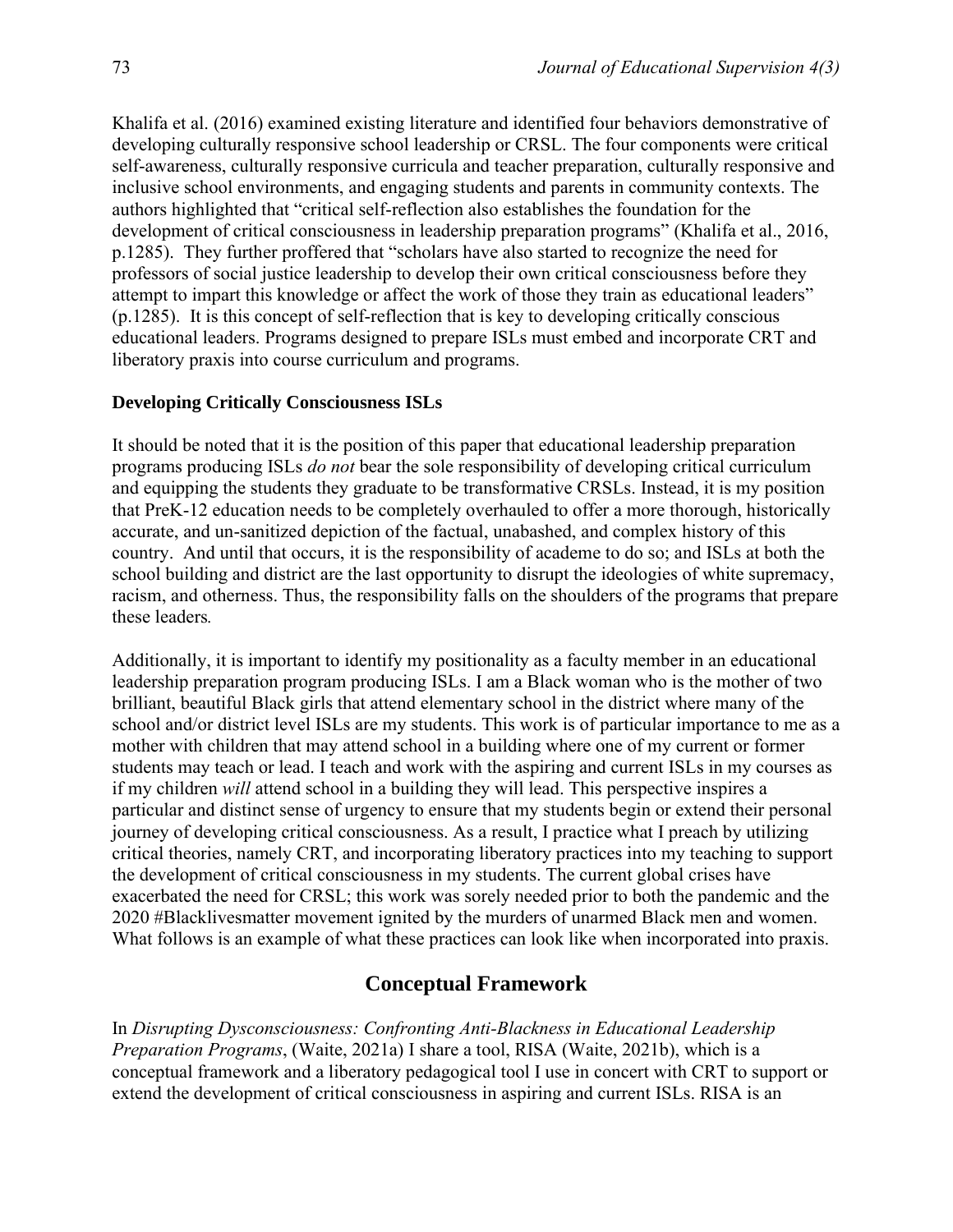acronym (see below) used to describe a specific set of liberatory practices I implement in my work with students to center counternarratives and strategically disrupt any existing dysconscious racism and/or internalized racism/oppression. Additionally, I confront the inherent anti-Blackness which persists in PreK-12 and postsecondary education (Dumas & ross, 2016). These practices are grounded in the literature within the field of educational leadership theorizing research based pedagogical strategies to consider "when teaching racialized content, engaging frameworks, and approaches to leadership and all anchor the need to center students personal epistemological and ontological beliefs (Dumas & ross, 2016; Gooden & O'Doherty, 2015; Khalifa et al, 2016; King, 1991)" (Waite, 2021a, p. 8).

RISA stands for reflection, interrogation, self-examine, and awareness. *Reflection* in the framework allows educators to develop strong reflective practices that call for examining personal core values and beliefs which influence their professional practices. *Interrogation* involves engaging in a deep introspective, internal examination of what norms and narratives are accepted on face value as valid and concretized as standard, interrogating the *what* leads to the *why*. *Self-examination* requires analyzing how one's personal values influence one's professional actions and authentically exploring whether those decisions reinforce and sustain institutionalized racism. *Awareness* enables the recognition of and development towards conscientization and the formation of critical consciousness over time, allowing one to make change.





"The cycle of reflection, interrogation, self-examination, and awareness affords educators the ability to genuinely practice reflexivity and hold them accountable for *doing* the introspective work required for change to take place" (Waite, 2021a, p 14). The framework in figure 1 was conceptualized by reflecting and realizing that these were the practices I engaged in during the struggle for my own liberation and this framework continues to be helpful in navigating this lifelong journey of struggle. I initiate a RISA cycle within each course by engaging students, deeply, in the process of reflection, interrogation, self-examination, and awareness. For example, students are introduced to criticality through readings via course texts and supplemental articles, case studies, and/or media clips on the internet. Students are asked to reflect independently via a written reflection, which is submitted; they are engaged in additional cycles of reflection during class using protocols in small groups, and then again through whole group discussions and share outs. Asking students to constantly and consistently engage in sense making while reflecting pushes them from reflection to integration of *what* they think and *why*. They are challenged to examine their beliefs and practices and asked to analyze the ways they uphold and reinforce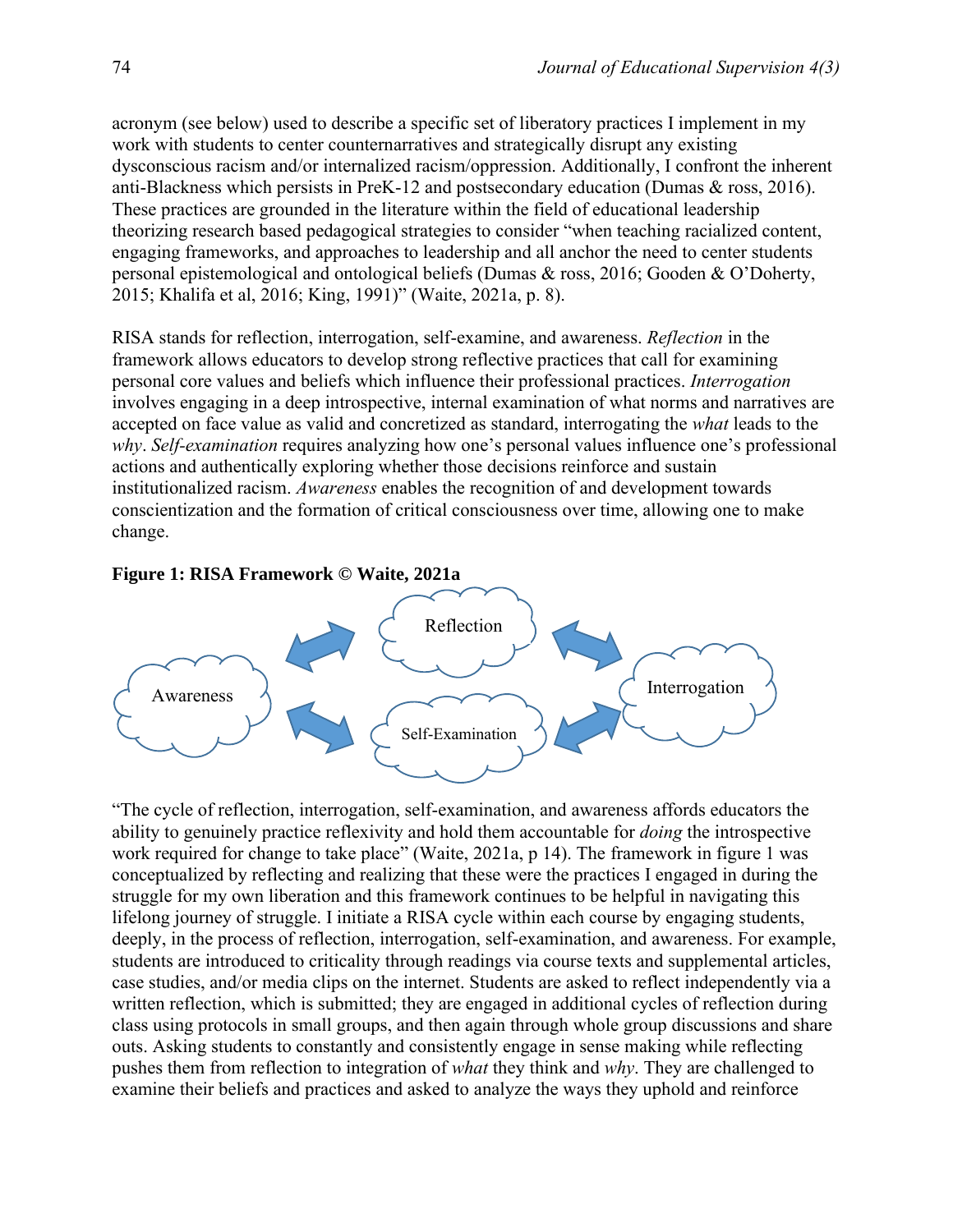racist and oppressive ideologies in their classrooms, as school building administrators, and in their district offices. Asking them to engage at that level leads them towards their own 'aha moment(s)' as they begin to become aware of not only how systems and structures memorialize oppression; they begin to see what their sphere of influence is and whether they are supporting or working towards dismantling racism and oppression.

#### **CRT, RISA, and Disrupting the Pathology of Racism and Anti-Blackness**

Without explicitly embedding critical theories and/or race language into coursework within ISL preparation programs, these programs continue to activate and weaponize the myth of meritocracy against Communities of Color and Black communities. In 2021, it is still possible for students to graduate from undergraduate, graduate, and doctoral programs and not discuss race (Gooden & O'Doherty, 2015). Critical theories allow faculty to develop truly inclusive classrooms. CRT offers a lens to unpack willful and dysconscious racism.

CRT is an analytical tool used to frame the lived experiences of People of Color (Ladson-Billings & Tate, 1995). Its origins are rooted in critical legal studies, and the application of the theory was established in education by Ladson-Billings and Tate (1995). Other critical theories such as LatCrit, AsianCrit, Queer Theory, DisCrit, and Feminist theory emerged from and operate in partnership with CRT. Dumas & ross (2016) highlight the fact that while CRT in the field of education has served as the lynchpin of critical theories and afforded valuable context for critical race scholars to teach and write; anti-Blackness in the field might well contribute to the fact that in 2021 criticality and the value of utilizing critical theories is still debated in the field and the broader society.

If change is going to occur, the preparation of ISLs must drastically shift. Since ISLs do not feel well prepared by their preparation programs, then faculty who train and prepare these leaders bear the moral and ethical responsibility of interrupting the pathologies of white supremacy, racism, and anti-Blackness in ISLs (Cevik et al., 2020; Hawley & James, 2010; Khalifa et al., 2016). Preparation programs that approach the development of ISLs from an ahistorical and uncritical lens help sustain and perpetuate racism in education. The failure to utilize a historically accurate lens by examining history in its totality continues to ground and center privilege, white supremacy, and sustains the myth of meritocracy. These same dysconsciously racist teachers go on to become dysconsciously racist administrators. Armed with an arsenal of tools, decorated with degrees and certifications from nationally and state-accredited ahistorical, uncritical graduate programs. Dysconsciously racist administrators reinforce, sustain, and maintain the status quo, which prevents change from taking place.

### **Conclusions**

The promise and potential of developing critically conscious ISLs is limitless, considering their influence on the climate and culture within school buildings, district offices, and communities. This issue is timely and relevant as many districts are seeing an increase in diverse student bodies and need more CRSLs. The number of racially, ethnically, and socio-economically diverse students is expanding exponentially (The Annie E. Casey Foundation, 2019; NCES, 2020b). However, the number of available staff members that are racially, ethnically, and/or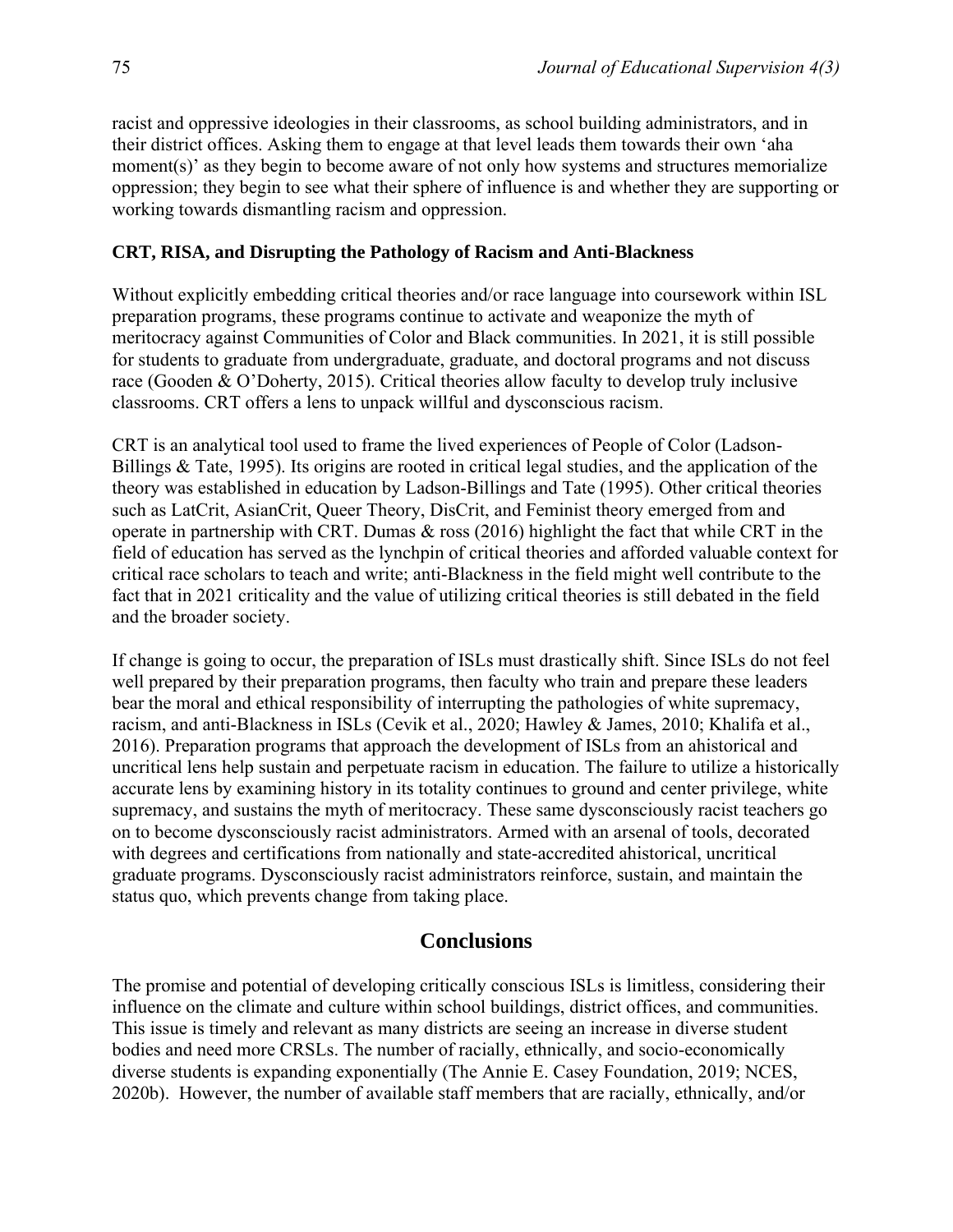socio-economically reflective of the growing student populations in urban, suburban, and rural areas is not growing at the same rate (Meckler & Rabinowitz, 2019). Education is largely female and White (NCES, 2020a). Statistics do not predict a shift in this trend; consequently, districts must invest in and commit to developing culturally responsive and competent ISLs to lead in schools and district offices. This requires that preparation programs targeting ISLs meet the needs of the districts, and they must also take a moral stand and adopt a curriculum that will develop critically conscious CRSLs.

Oppression is interwoven into the fabric of education and requires a critical lens to examine the myriad of ways it manifests. Critical theories, CRT, namely, continues to offer perspectives and analytical tools to identify the challenges that persist in the field of education. To make impactful change, preparation programs must strategically disrupt the ethos of white supremacy and racism within programs and curriculum, and it begins by acknowledging its role in shaping history. As Charles Mills asserted in *The Racial Contract* (1997),

The Racial Contract requires its own peculiar moral and empirical epistemology, its norms and procedures for determining what counts as moral and factual knowledge of the world…There is an understanding about what counts as a correct, objective interpretation of the world, and for agreeing to this view, one is ("contractually") granted full cognitive standing in the polity, the official epistemic community (p.17-18).

If the education system, collectively, is not actively working to liberate all students, then it is actively working to sustain and uphold racism, white supremacy, oppression, and inequity and to perpetuate the ideology of anti-Blackness in education. (Dumas & ross, 2016; Woodson, 1933). As difficult as it might be to accept, everyone who is a part of the education system is culpable, including teachers, staff, and ISLs, as well as the faculty teaching in the preparation programs. Unless the pathology of white supremacy, racism, and anti-Blackness is challenged, ISLs will continue to sustain and perpetuate these ideologies in classrooms, school buildings, and district offices, daily.

Preparation programs that develop ISLs have a moral and ethical obligation to terminate their participation in upholding this contract. This may *begin* by intentionally committing to developing the critical consciousness of the faculty charged with teaching ISLs. Preparation programs prepare, graduate, and credential ISLs and are in the best position to disrupt the dominant pathology sustaining white supremacy and racism, which persists within schools and districts across the country.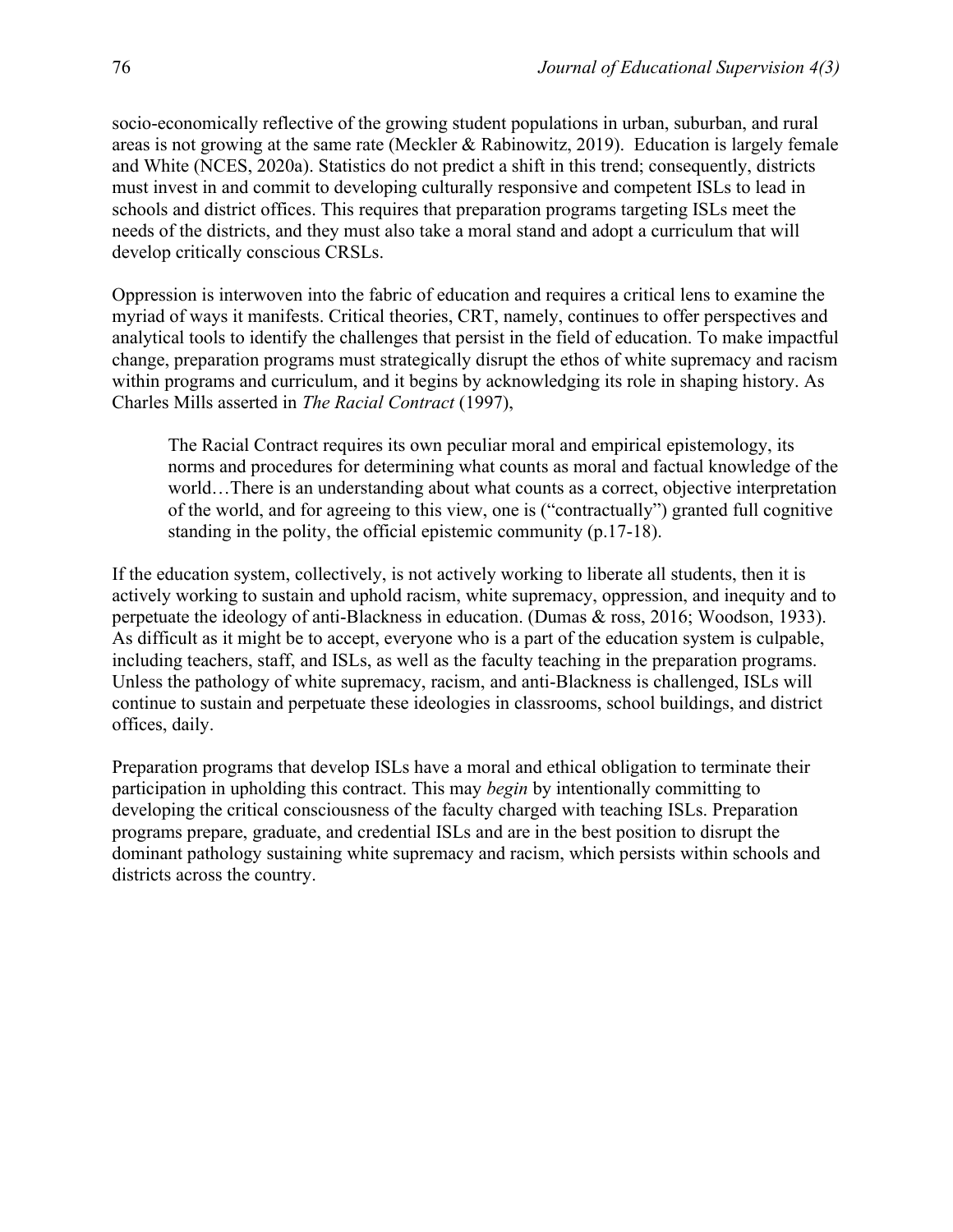#### **References**

- Alston, J. A. (2005). Tempered radicals and servant leaders: Black female preserving in the superintendency. *Educational Administration Quarterly, 41,* 675-688. doi:10.1177/0013161X04274275
- Anderson, C. (2016). *White rage: The unspoken truth of our racial divide*. Bloomsbury. Asia Society. (2021, March 29). Asian Americans Now and Then.

<https://asiasociety.org/education/asian-americans-then-and-now>

- Baldwin, J. 1924-1987. (1963). *The fire next time*. Dial Press.
- Bell, D. (1992). *Faces at the bottom of the well: The permanence of racism*. Basic Books.
- Brown, L. (2019). *Culture of love: Cultivating a positive and transformational organizational culture.* WGW Publishing Inc.
- Camera, L. (2019, December 3). U.S. Students Show No Improvement in Math, Reading, Science on International Exam. [https://www.usnews.com/news/education](https://www.usnews.com/news/education-news/articles/2019-12-03/us-students-show-no-improvement-in-math-reading-science-on-international-exam)[news/articles/2019-12-03/us-students-show-no-improvement-in-math-reading-science](https://www.usnews.com/news/education-news/articles/2019-12-03/us-students-show-no-improvement-in-math-reading-science-on-international-exam)[on-international-exam](https://www.usnews.com/news/education-news/articles/2019-12-03/us-students-show-no-improvement-in-math-reading-science-on-international-exam)
- Çevik, S. Yildirim, S. & Zepeda, S.J. (2020) Leadership for socially-just supervision in K-12 schools in the context of the United States, *Multicultural Education Review*, 12(4), 306- 322, DOI: [10.1080/2005615X.2020.1842671](https://doi.org/10.1080/2005615X.2020.1842671)
- Douglass, F. & Garrison, W. L. (1849) *Narrative of the life of Frederick Douglass, an American slave*. Anti-Slavery Office. [Pdf] Retrieved from the Library of Congress, [https://www.loc.gov/item/82225385/.](https://www.loc.gov/item/82225385/)
- Du Bois, W. E. B. (William Edward Burghardt), 1868-1963. (2003). *The souls of black folk; essays and sketches*. *Chicago, A. G. McClurg, 1903.* Johnson Reprint Corp.
- Dumas, M. J., & ross, k. m. (2016). "Be Real Black for Me": Imagining BlackCrit in Education. *Urban Education*, *51*(4), 415–442. https://doi.org/10.1177/0042085916628611
- Fahey, K., Breidenstein, A., Ippolito, J. & Hensley, F. (2019). *An uncommon theory of school change: Leadership for reinventing schools*. Teachers College Press
- Fields, B. J. (1982). Ideology and Race in American History, in M, J. Koussar and J. McPherson (Eds.) *Region, Race, and Reconstruction: Essays in Honor of C. Vann Woodward*. (pp. 143-177), *Oxford University Press*.
- Freire, P. (2000). *Pedagogy of the oppressed. Thirtieth anniversary edition*. Bloomsbury Academic.
- Gooden, M. A., & O'Doherty, A. (2015). Do you see what I see? Fostering aspiring leaders' racial awareness. *Urban Education, 50*(2), 225–255.
- Hasson, A. (2020). Two textbooks, two Americas. *The New York Times*. Retrieved from <https://www.nytimes.com/2020/01/18/us/two-textbooks-two-americas.html>
- Hawley, W. & James, R. (2010). Diversity-responsive school leadership. *UCEA Review, 51*, 1-5.
- Isenberg, N. (2016). *White trash: The 400-year untold history of class in America.* Viking.
- Johnston, W. R., & Young, C. J. (2019). *Principal and Teacher Preparation to Support the Needs of Diverse Students: National Findings from the American Educator Panels.* Creative Commons Attribution 4.0 International Public License. Retrieved from: [https://www.rand.org/pubs/research\\_reports/RR2990.html](https://www.rand.org/pubs/research_reports/RR2990.html)
- Khalifa, M., Gooden, M., & Davis, J. E. (2016). Culturally responsive school leadership: A synthesis of the literature. *Review of Educational Research, 86(4)*, 1272-1311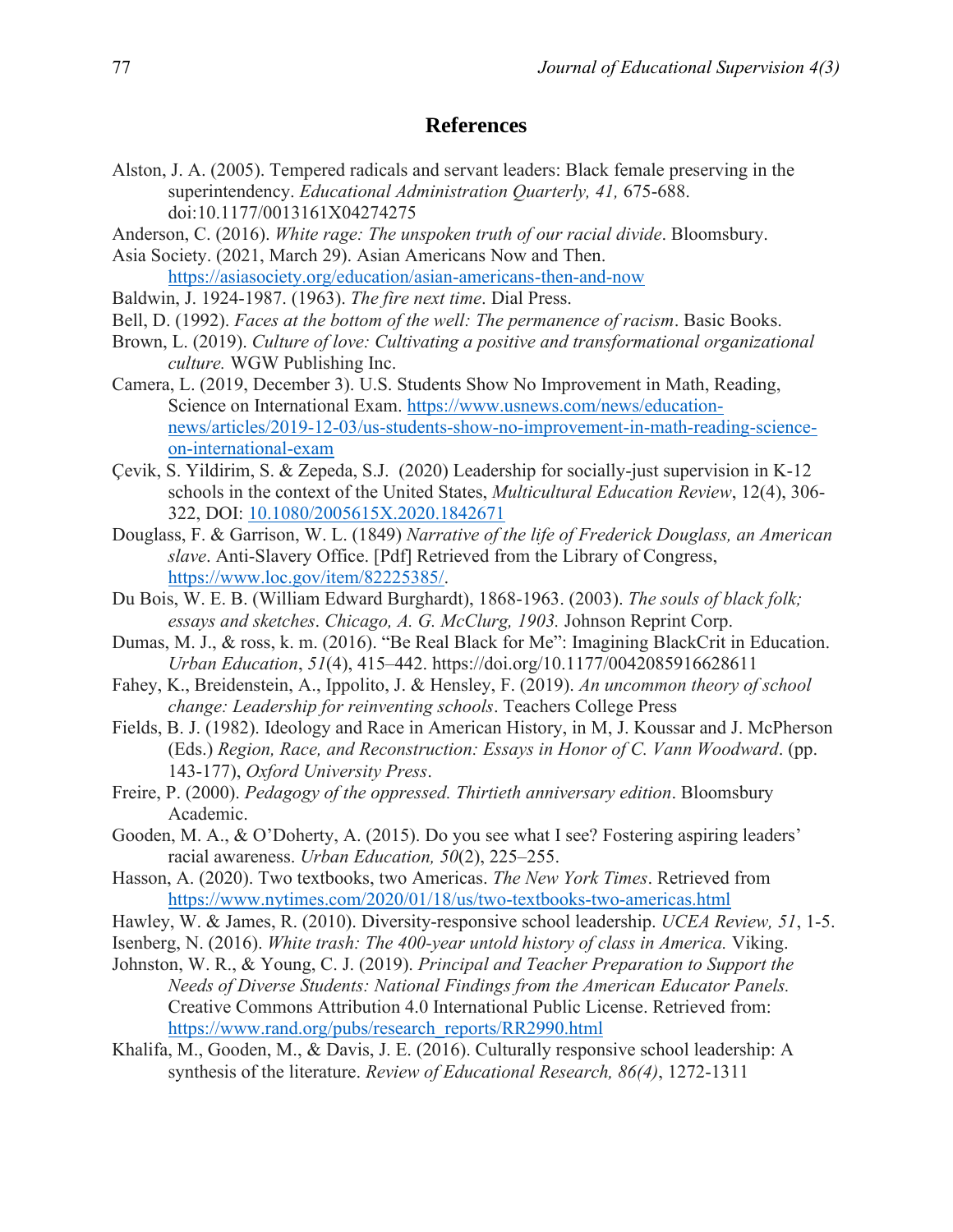- Kharem, H. (2006). *A Curriculum of Repression: A Pedagogy of Racial History in the United States.* (Vol. 208). Peter Lang.
- King, J. E. (1991). Dysconscious racism: Ideology, identity, and the miseducation of teachers. *Journal of Negro Education, 60*(2), 133–146.<https://doi.org/10.2307/2295605>
- Ladson-Billings, G. (2000). Fighting for Our Lives: Preparing Teachers to Teach African American Students. *Journal of Teacher Education, 51*(3), 206–214. <https://doi.org/10.1177/0022487100051003008>
- Ladson-Billings, G., & Tate, W. (1995). Towards a critical race theory of education. *Teachers College Record, 97*, 47-68.
- Leonardo, Z. (2009). *Race, whiteness, and education*. Routledge.
- Little, B. (2018, November 1). How Boarding Schools Tried to 'Kill the Indian' Through Assimilation. [https://www.history.com/news/how-boarding-schools-tried-to-kill-the](https://www.history.com/news/how-boarding-schools-tried-to-kill-the-indian-through-assimilation)[indian-through-assimilation](https://www.history.com/news/how-boarding-schools-tried-to-kill-the-indian-through-assimilation)
- Meckler, L., & Rabinowitz, K. (2019, December 29). America's schools are more diverse than ever. But the teachers are still mostly white. Retrieved from <https://www.washingtonpost.com/graphics/2019/local/education/teacher-diversity/>
- Mills, C. W. (1997). *The racial contract.* Cornell University Press
- Murphy, J. (2003). Reculturing educational leadership: The ISLLC standards ten years out. National Policy Board for Educational Administration. Retrieved from: [http://www.npbea.org/Resources/ILLC\\_10\\_9-03.pdf.](http://www.npbea.org/Resources/ILLC_10_9-03.pdf)
- National policy board for educational administration. (2011). *Educational leadership program recognition standards: Building level for institutions undergoing NCATE Accreditation and ELCC Program Review*. [http://www.npbea.org/wp-content/uploads/2018/01/ELCC-](http://www.npbea.org/wp-content/uploads/2018/01/ELCC-Building-Level-Standards-2011.pdf)[Building-Level-Standards-2011.pdf](http://www.npbea.org/wp-content/uploads/2018/01/ELCC-Building-Level-Standards-2011.pdf)
- NCES. (2020a). Characteristics of public-school teachers. [https://nces.ed.gov/programs/coe/pdf/coe\\_clr.pdf](https://nces.ed.gov/programs/coe/pdf/coe_clr.pdf)
- NCES. (2020b). Racial/ ethnic enrollment in public schools. [https://nces.ed.gov/programs/coe/indicator\\_cge.asp](https://nces.ed.gov/programs/coe/indicator_cge.asp)
- Pateman, C. (1988). *The sexual contract.* Stanford University Press.
- Pitsoe, V.J. & Mahlangu, V.P. (2014). Teaching values in education as a political act for social change, *Journal of Social Sciences*, *40(1)*, 141-149, <https://doi.org10.1080/09718923.2014.11893310>
- Rogers, C., & Tienken, C. H. (2020). The American superintendent 2020 decennial study. AASA: The School Superintendents Association
- Shields, C. M. (2010). Transformative leadership: Working for equity in diverse contexts. *Educational Administration Quarterly*, *46*, 558-559.
- The Annie E. Casey Foundation. (2019). 2019 Kid's count data book: State trends in child wellbeing. Retried from: [https://assets.aecf.org/m/resourcedoc/aecf-2019kidscountdatabook-](https://assets.aecf.org/m/resourcedoc/aecf-2019kidscountdatabook-2019.pdf)[2019.pdf](https://assets.aecf.org/m/resourcedoc/aecf-2019kidscountdatabook-2019.pdf)
- Waite, S. R. (2021a). Disrupting dysconsciousness: Confronting anti-Blackness in educational leadership preparation programs. *Journal of School Leadership, 31*(1–2), 66–84. <https://doi.org/10.1177/1052684621993047>
- Waite, S. R. (2021b). *Black girls' voices matter: Empowering the voices of black girls against co-opting and colonization.* In Delano-Oriaran, O., Penick-Parks, M.W., Arki, S., Michael, A., Swindell, O. & Moore, Jr., E. (Forthcoming 2021). *Teaching beautiful, brilliant Black girls*. Corwin